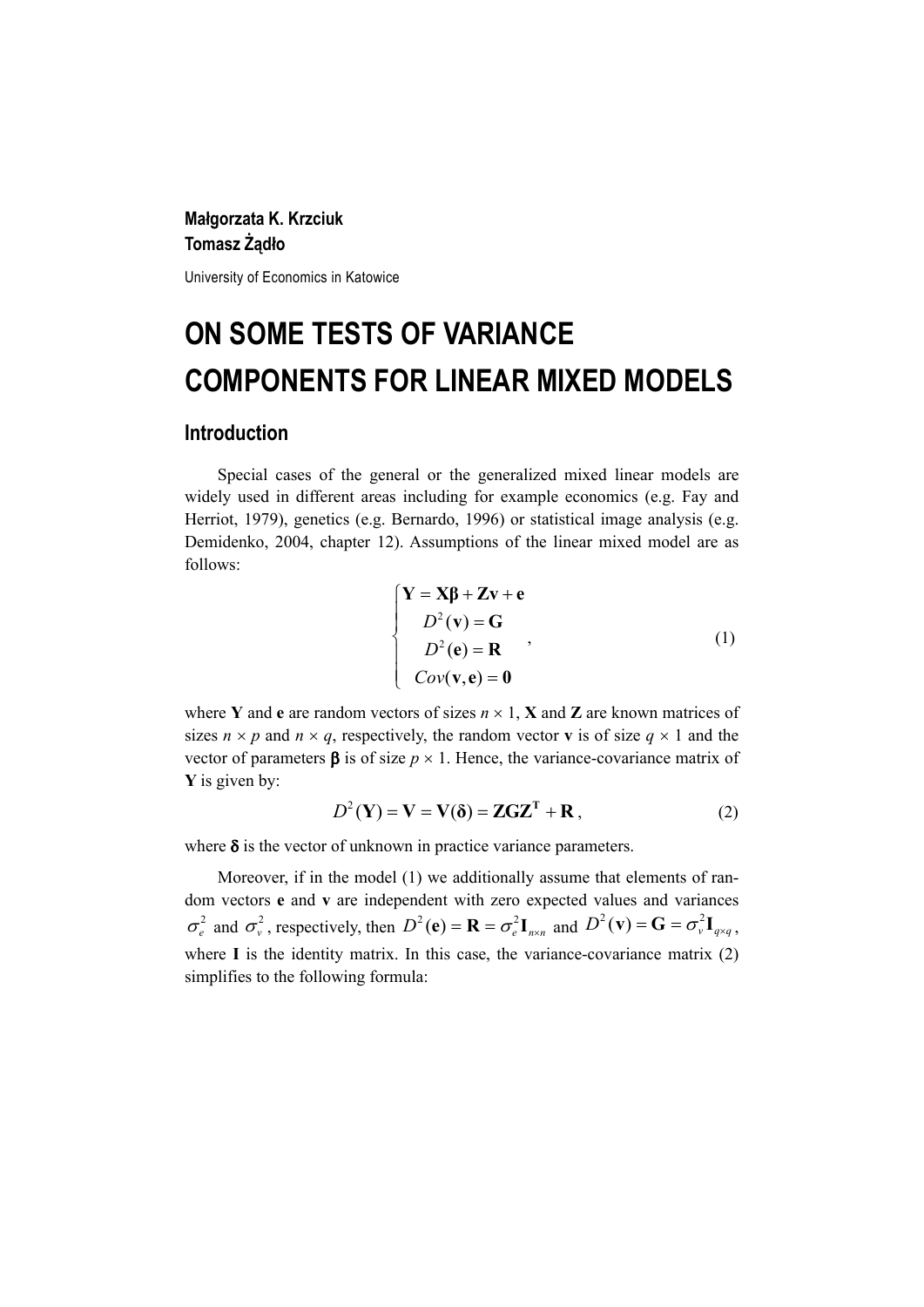$$
D^{2}(\mathbf{Y}) = \mathbf{V} = \mathbf{V}(\delta) = \sigma_{\nu}^{2} \mathbf{Z} \mathbf{Z}^{\mathrm{T}} + \sigma_{e}^{2} \mathbf{I}_{n \times n}, \qquad (3)
$$

where  $\boldsymbol{\delta} = \left[ \sigma_e^2 \ \sigma_v^2 \right]^T$ .

If we estimate δ using REML − Restricted Maximum Likelihood Method (Jiang, 1996), the vector of estimators will be denoted by  $\hat{\delta}_{REML}$ . When ML – Maximum Likelihood is used, the vector of estimators will be denoted by  $\hat{\delta}_{ML}$ .

In the paper the classic and permutation tests of variance components are studied including the situation when the assumption of normality of random effects and random components is not met.

## **1. Tests of variance components**

In the section we will introduce classic tests: log-likelihood ratio test and Wald test. In both tests we consider hypotheses:  $H_0: \sigma_v^2 = 0$ ,  $H_1: \sigma_v^2 > 0$  (e.g. Biecek, 2012, p. 161). If the null hypothesis is true, it means that we should not consider a model which belongs to the class of the General Linear Mixed Model, but the model without the random effect. Because the random effect implies some non-zero covariances in the variance-covariance matrix, it implies the lack of some correlations assumed in the mixed model. For example, if the random effect is subpopulation-specific it means that we assume some correlations between the random variables within the subpopulation.

When we consider null hypothesis  $H_0: \sigma_v^2 \in \Theta_{\sigma,0}$ , where  $\Theta_{\sigma,0}$  is a subspace of  $\Theta_{\sigma}$  which is parameter space of the variance components, the test statistic for the log-likelihood ratio test (LRT) has the following form (e.g. Verbecke, Molenbergs, 2000, pp. 65-66):

$$
-2\ln\lambda_{N} = -2\ln\left[\frac{L_{ML}\left(\sigma_{v(ML,0)}^{2}\right)}{L_{ML}\left(\sigma_{v(ML)}^{2}\right)}\right],\tag{4}
$$

where  $\sigma_{v(ML,0)}^2$  and  $\sigma_{v(ML)}^2$  are maximum likelihood estimates obtained from maximizing log-likelihood function over space  $\Theta_{\sigma,0}$  and  $\Theta_{\sigma}$ , respectively. According to the classic likelihood theory (under some regularity conditions), statistic (4) has  $\chi^2$  distribution with  $s - p$  degrees of freedom which is difference of dimensions of  $\Theta_{\sigma}$  and  $\Theta_{\sigma,0}$ . This test is conservative (Stram and Lee 1994,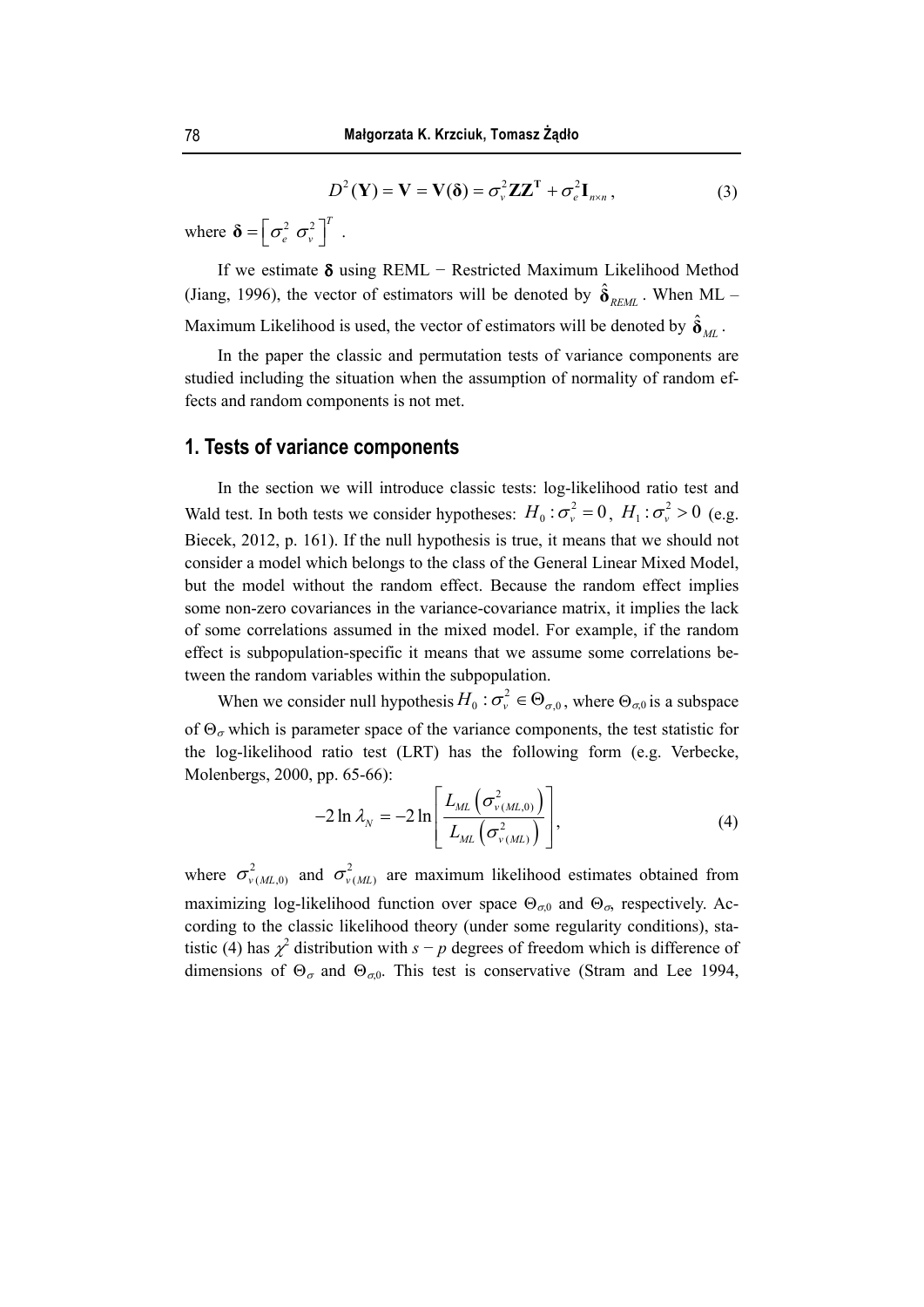p. 1176). Self and Liang (1994), likewise Stram and Lee (1994) explain that pvalue based on  $\chi^2_{s-p}$  obtained in this test is higher than it should be.

Second classic test is Wald test. In this case the test statistic is a ratio of estimator  $\hat{\sigma}_{v}^{2}$  and estimator of its asymptotic standard error, what can be written as follows:

$$
\frac{\hat{\sigma}_{\nu}^2}{\hat{D}(\hat{\sigma}_{\nu}^2)},\tag{5}
$$

where  $\hat{D}^2(\hat{\sigma}_y^2)$  can be obtained as appropriate element of the diagonal of the estimated inverse of Fisher information matrix.

Based on the classic likelihood theory and when some regularity conditions are fulfilled, distribution of ML and REML estimators of  $\sigma_v^2$  can be approximated by normal distribution with mean vector  $\sigma_v^2$  and covariance matrix given by inverse Fisher information matrix (Verbecke, Molenbergs, 2000, p. 64).

Both classic test presented in section allow testing the same hypotheses and have similar properties (McCulloch, Searle, 2001, p. 148; Bishop et al., 1975, sec. 14.9).

#### **2. Permutation tests**

In this section we present three permutation test: permution test of variance components based on log-likelihood, studied i.a. by Biecek (2012), and permutation versions of two classic tests showed in previous section.

Permutation procedure for each of these tests we can divide into four steps. In the first stage of permutation test based on likelihood we should calculate  $L_0$  – test statistic (log-likelihood) for original data. Next we generate  $\pi^{*,b}$  which is permutation of vector  $[1 \ 2 \dots n]$ , where *n* is sample size and *b* is the iteration number. In the third phase, the permutation of grouping variable is made and log-likelihood is calculated for data with this permutation  $(L_0^{*,b})$ . This and the previous step are repeated *B* times (e.g. Biecek, 2012, p. 177). In the last phase, p-value is calculated as the fraction of the cases where log-likelihood for model with permutation is larger than for the model under original data:

$$
p = \frac{1 + \# \{b : L_0^{*,b} > L_0\}}{1 + B}.
$$
 (6)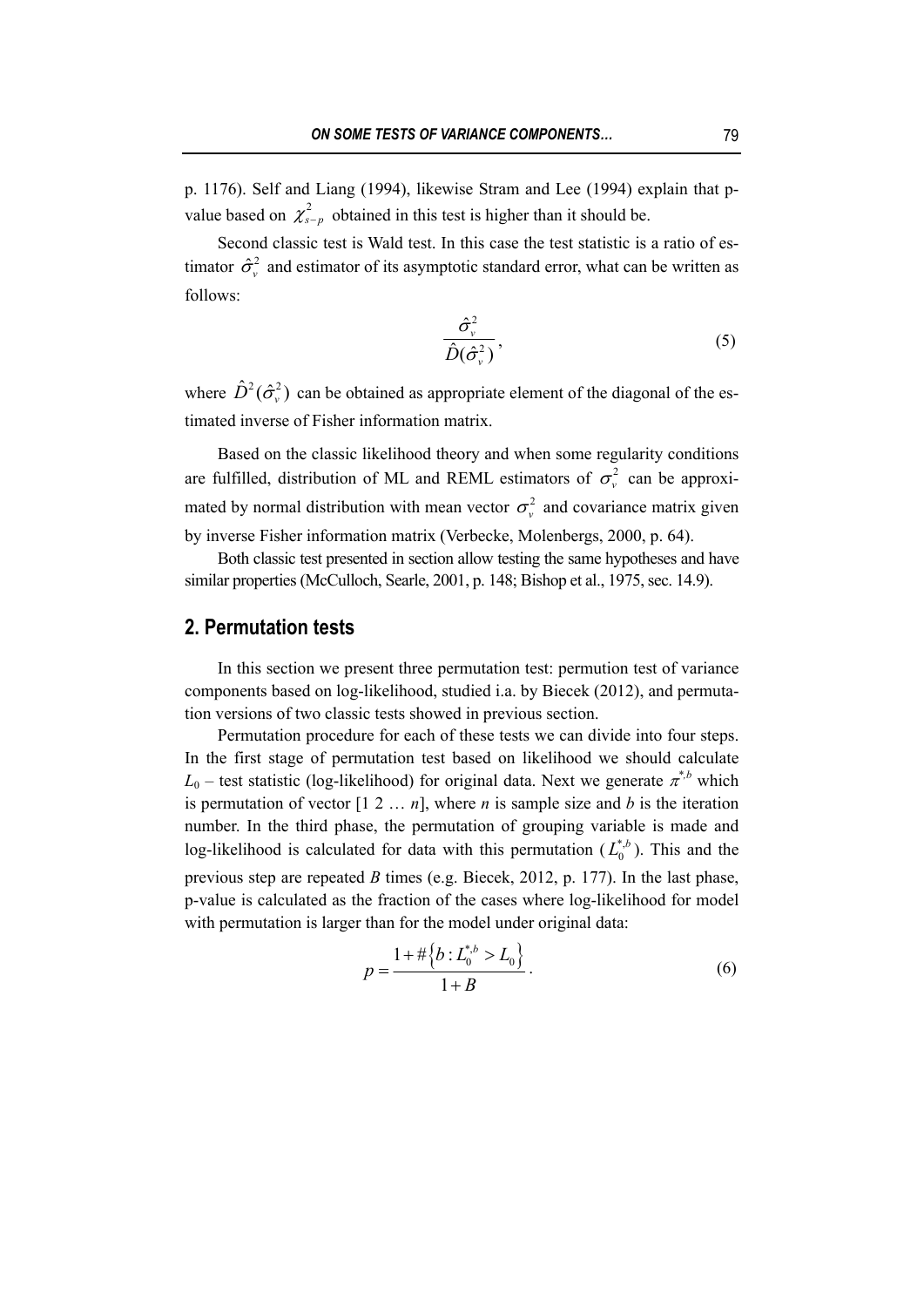If the permutation version of the log-likelihood ratio (LRT) test is considered, at beginning we have to compute  $LRT_0$  – value of the LRT statistic (4) for original data. In the second stage, we generate  $\pi^*$ <sup>*b*</sup> permutation of the vector  $[1 2 ... n]$ . In the next phase we calculate permutation of grouping variable and we compute test statistic for the data with the permutation (denoted by  $LRT_0^{*,b}$ ). The second and the third phase are repeated *B* times, as in the previous test. In the last phase we calculate p-value:

$$
p = \frac{1 + \# \left\{ b : LRT_0^{*,b} > LRT_0 \right\}}{1 + B} \tag{7}
$$

as the fraction of cases where LRT statistic for the model under the original data is smaller than for the model under the data with the permutation.

The last permutation test is the permutation version of the classic Wald test. Similarly, like in other permutation tests, firstly we compute test statistic (5) for original data which is denoted by  $W_0$ . In the second stage we generate  $\pi^{\dot{\phi}}$  as a permutation of vector  $[1 \ 2 \dots n]$ . In the third phase we compute permutation of the grouping variable and the value of the test statistic for data with permutation  $(W_0^{*,b})$ . The second and the third phase are repeated *B* times. In the last phase we calculate *p*-value:

$$
p = \frac{1 + \# \{b : W_0^{*,b} > W_0\}}{1 + B}.
$$
 (8)

It is fraction of cases when the Wald test statistic for the model under data with the permutation is larger than for the model without the permutation.

## **3. Simulation study**

In the section we present results Monte Carlo simulation study which widely used to assess properties of different methods (e.g. Białek, 2014; Gamrot, 2013; Krzciuk, Mierzwa i Wywiał, 2003). It is prepared using R software (R Development Core Team, 2013). Similarly to Kończak (2010, 2012) we will compare properties of classic and permutation tests. Using data on revenues from municipal taxation in 284 Swedish municipalities, presented in Särndal, Swensson, Wretman (1992), we analyze properties of all test presented in this paper. This data set is available in R program in package *sampling*. In the paper we study five variables from this data set:

- − RMT85 revenues from municipal taxation in 1985 (millions of kronor),
- − P75 population in 1985 in municipalities in thousands,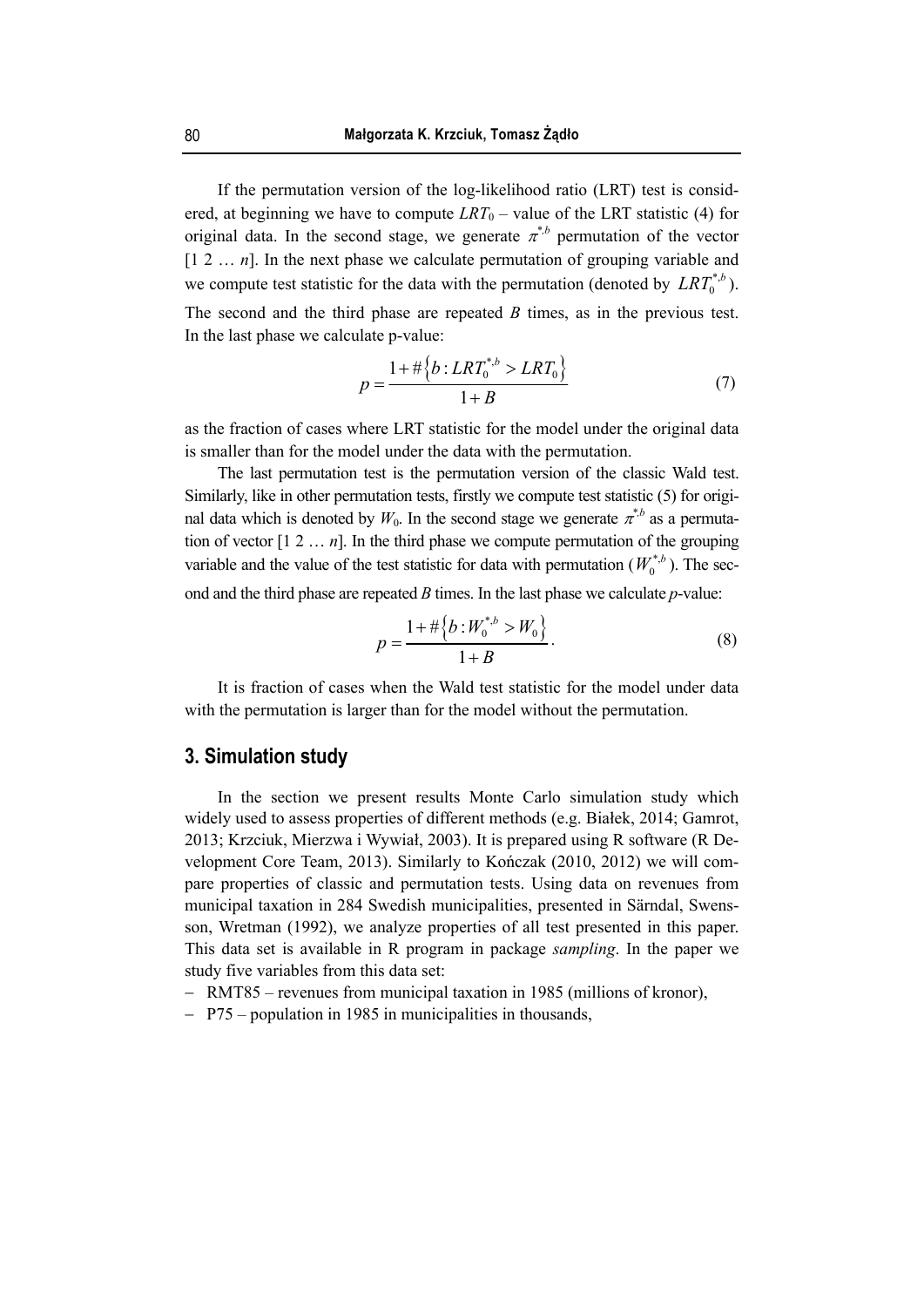- − REV84 real estate values in 1984 (millions of kronor),
- − CL clusters indicator,
- − REG geographic region indicator.

In this data set country is divided into eight regions and fifty clusters. In this study we consider five types of models:

$$
Y_{id} = \beta_0 + \beta_1 X_{1id} + \beta_2 X_{2id} + v_d + e_{id} , \qquad (9)
$$

$$
Y_{id} = \beta_0 + (\beta_1 + \nu_d) X_{1id} + \beta_2 X_{2id} + e_{id} , \qquad (10)
$$

$$
Y_{id} = \beta_0 + \beta_1 X_{1id} + (\beta_2 + v_d) X_{2id} + e_{id} , \qquad (11)
$$

$$
Y_{id} = (\beta_1 + v_d) X_{1id} + \beta_2 X_{2id} + e_{id},
$$
\n(12)

$$
Y_{id} = \beta_1 X_{1id} + (\beta_2 + v_d) X_{2id} + e_{id}.
$$
 (13)

where  $i = 1, 2, \ldots, n$  (where *n* is the sample size),  $d = 1, 2, \ldots, D$  (the population is divided into *D* subpopulations). Response variable in all of the models is RMT85 and auxiliary variables – P75 and REV84. We take into account classifications by two grouping variables – CL and REG, what means that we analyze ten models.

Model selection is based on the special cases of the General Information Criterion – Akkaike Information Cirterion (AIC) and Bayesian Information Criterion (BIC). General information Criterion has a form:

$$
GIC(M) = -2\ln L(M) + h|M|,
$$
\n(14)

where *L* is likelihood for analyzed model *M* and  $|M|$  is number of parameters of model *M*. In the Akkaike criterion parameter *h* is 2 and in the Bayesian criterion  $-\ln(n)$ , where *n* it is the number of observations. We obtained smallest values of both information criteria for the model (10), where grouping variable is the indicator of cluster (CL). For the model, based on the results obtained by Żądło (2006), we have

$$
D(\hat{\sigma}_v^2) = \sqrt{2b^{-1} \sum_{d=1}^D b_d^{-2} \left( \sum_{i \in s_d} x_{1id}^2 \right)^2},
$$
 (15)

where

$$
b_d = \sigma_e^2 + \sigma_v^2 \sum_{i \in s_d} x_{\text{lid}}^2 ,
$$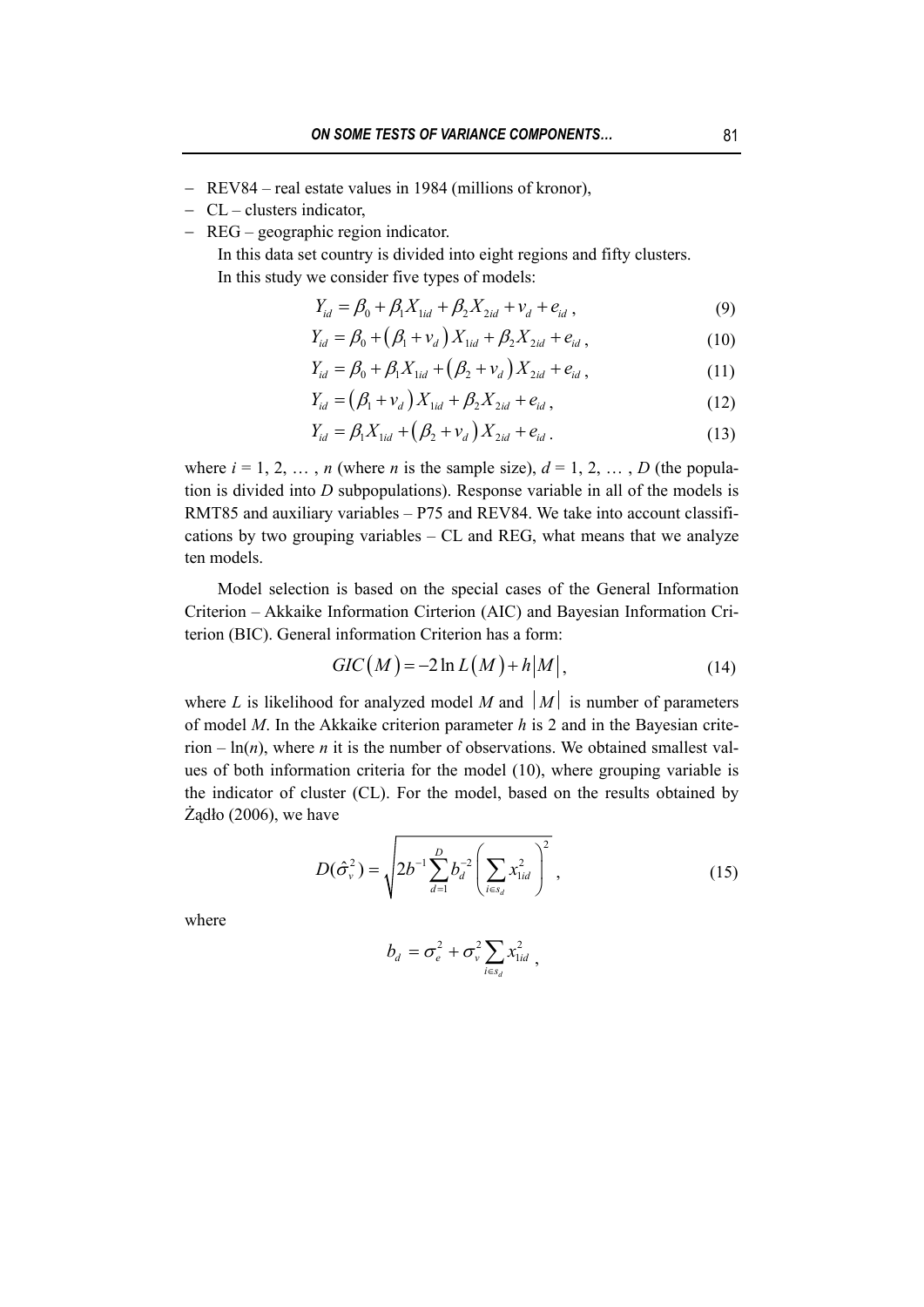$$
b = \left(\sum_{d=1}^{D} \left((n_d - 1)(\sigma_e^2)^{-2} + b_d^{-2}\right)\right) \left(\sum_{d=1}^{D} b_d^{-2} \left(\sum_{i \in s_d} x_{1id}^2\right)^2\right) - \left(\sum_{d=1}^{D} b_d^{-2} \left(\sum_{i \in s_d} x_{1id}^2\right)\right)^2,
$$

which may be used in the formula (5) to obtain the value of statistics of Wald test.

In the simulation study we perform two experiments. In the first experiment we generate data based on the model:

$$
Y_{id} = \beta_0 + \beta_1 X_{1id} + \beta_2 X_{2id} + e_{id}
$$
 (16)

– linear models with two auxiliary variables where values of  $\beta_0$ ,  $\beta_1$ ,  $\beta_2$ , and  $\sigma_e^2$ are obtained based on the real data under assumption of (16). The model does not contain the random effect. Hence, we analyze type I error – fraction of cases when we reject true null hypothesis.

In the second experiment we generate data based on the model (10), where values of  $\beta_0$ ,  $\beta_1$ ,  $\beta_2$ ,  $\sigma_v^2$  and  $\sigma_e^2$  are obtained based on the real data. In this part we consider type II error – fraction of cases when we cannot reject  $H_0$ . We consider two variants of both experiments. In the first one random components are generated from normal distribution (variant "a"), in the second (variant "b") from shifted exponential distribution, in both cases expected values are 0, variances –  $\sigma_v^2$  and  $\sigma_e^2$ .

In the simulation study the number of iterations is 1000 and the number of permutations within each iteration is 500. Firstly, we analyze type I error. Results for variant "a" are presented in the Table 1 and for variant "b" in the Table 2. Although, in the case of variant "b" (random effects and random components are generated from shifted exponential distribution) and classic test should not be used, their properties are acceptable. In both variants, classic tests were conservative (values of type I errors are smaller than assumed level o significance) and all presented permutation test – anticonservative (values of type I errors are larger than assumed level of significance).

Table 1

| Test                         | Assumed level of significance $(\alpha)$ |                 |                |
|------------------------------|------------------------------------------|-----------------|----------------|
|                              | $\alpha = 0.01$                          | $\alpha = 0.05$ | $\alpha = 0.1$ |
| <b>LRT</b>                   |                                          |                 |                |
| <b>Wald test</b>             |                                          | 0.001           | 0.003          |
| <b>Permutation InL test</b>  | 0.014                                    | 0,069           | 0,127          |
| <b>Permutation LRT</b>       | 0,016                                    | 0,063           | 0.125          |
| <b>Permutation Wald test</b> | 0.345                                    | 0.517           | 0.588          |

Summary of experiment  $1(a)$  – type I error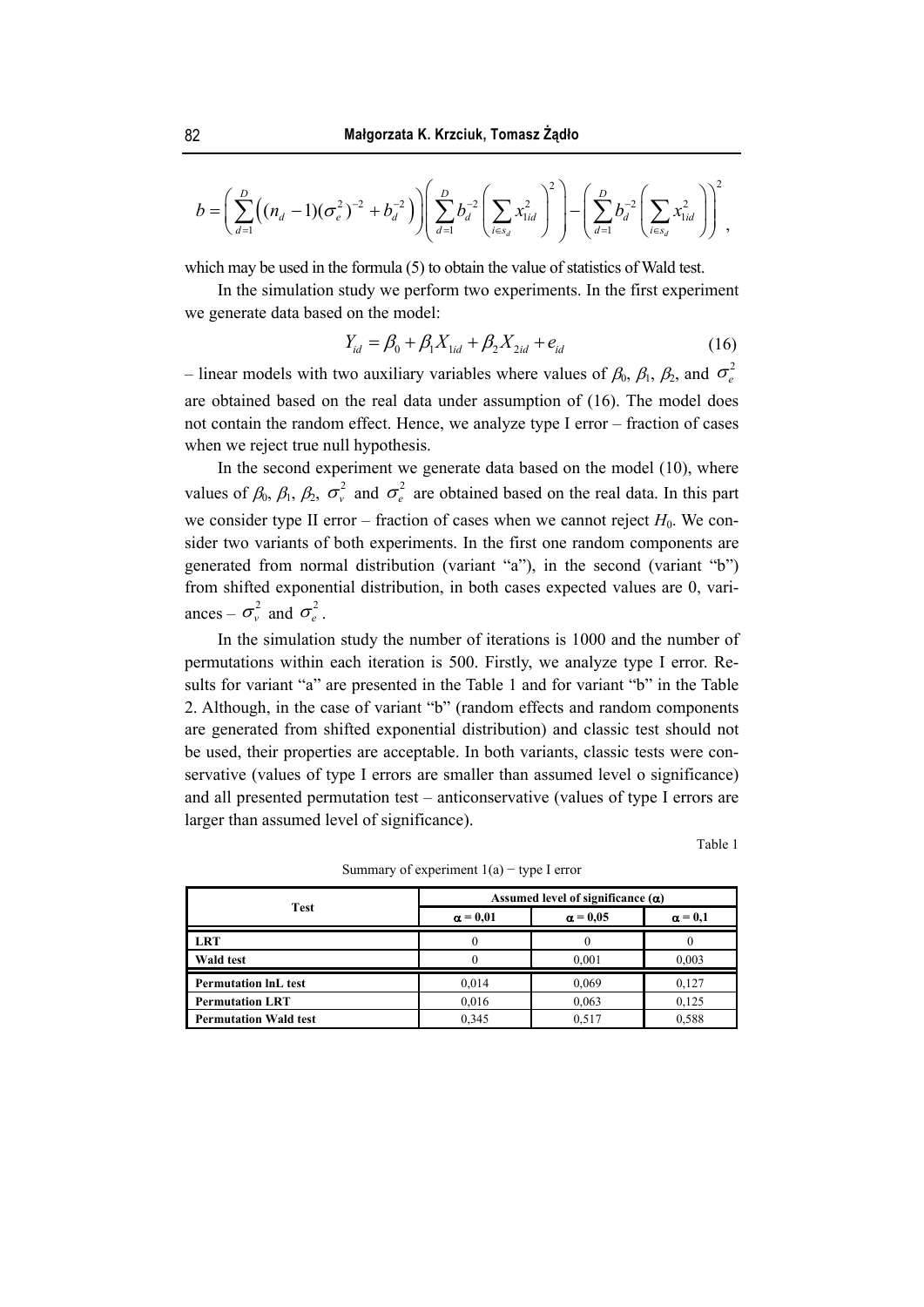Table 2

| <b>Test</b>                  | Assumed level of significance $(\alpha)$ |                 |                |
|------------------------------|------------------------------------------|-----------------|----------------|
|                              | $\alpha = 0.01$                          | $\alpha = 0.05$ | $\alpha = 0.1$ |
| <b>LRT</b>                   | 0,002                                    | 0,002           | 0.003          |
| <b>Wald test</b>             | 0.004                                    | 0,017           | 0,032          |
| <b>Permutation InL test</b>  | 0,012                                    | 0,062           | 0,118          |
| <b>Permutation LRT</b>       | 0,011                                    | 0,064           | 0,117          |
| <b>Permutation Wald test</b> | 0.412                                    | 0,556           | 0.631          |

Summary of experiment  $1(b)$  – type I error

In the first experiment we obtained very high values of type I errors for the Wald test. It may result from the fact that using the Wald test we assume normality of the test statistic while the possible values of the parameter ( $\sigma_v^2$ ) are nonnegative. It is a serious problem especially if the true unknown value of the parameter is very close to the border of the parameter space. Therefore, the properties of the Wald test will not be studied in the second simulation study.

Table 3

Summary of experiment  $2(a)$  – type II error

| <b>Test</b>                 | Assumed level of significance $(\alpha)$ |                 |                |
|-----------------------------|------------------------------------------|-----------------|----------------|
|                             | $\alpha = 0.01$                          | $\alpha = 0.05$ | $\alpha = 0.1$ |
| <b>LRT</b>                  |                                          |                 |                |
| Wald test                   |                                          |                 |                |
| <b>Permutation InL test</b> |                                          |                 |                |
| <b>Permutation LRT</b>      |                                          |                 |                |

Table 4

Summary of experiment  $2(b)$  – type II error

| <b>Test</b>                 | Assumed level of significance $(\alpha)$ |                 |                |
|-----------------------------|------------------------------------------|-----------------|----------------|
|                             | $\alpha = 0.01$                          | $\alpha = 0.05$ | $\alpha = 0.1$ |
| LRT                         |                                          |                 |                |
| <b>Wald test</b>            |                                          |                 |                |
| <b>Permutation InL test</b> |                                          |                 |                |
| <b>Permutation LRT</b>      |                                          |                 |                |

In the second experiment we consider type II error. Results for variant "a" are presented in the Table 3 and for variant "b" in the Table 4. Although, in the case of variant "b" (random effects and random components are generated from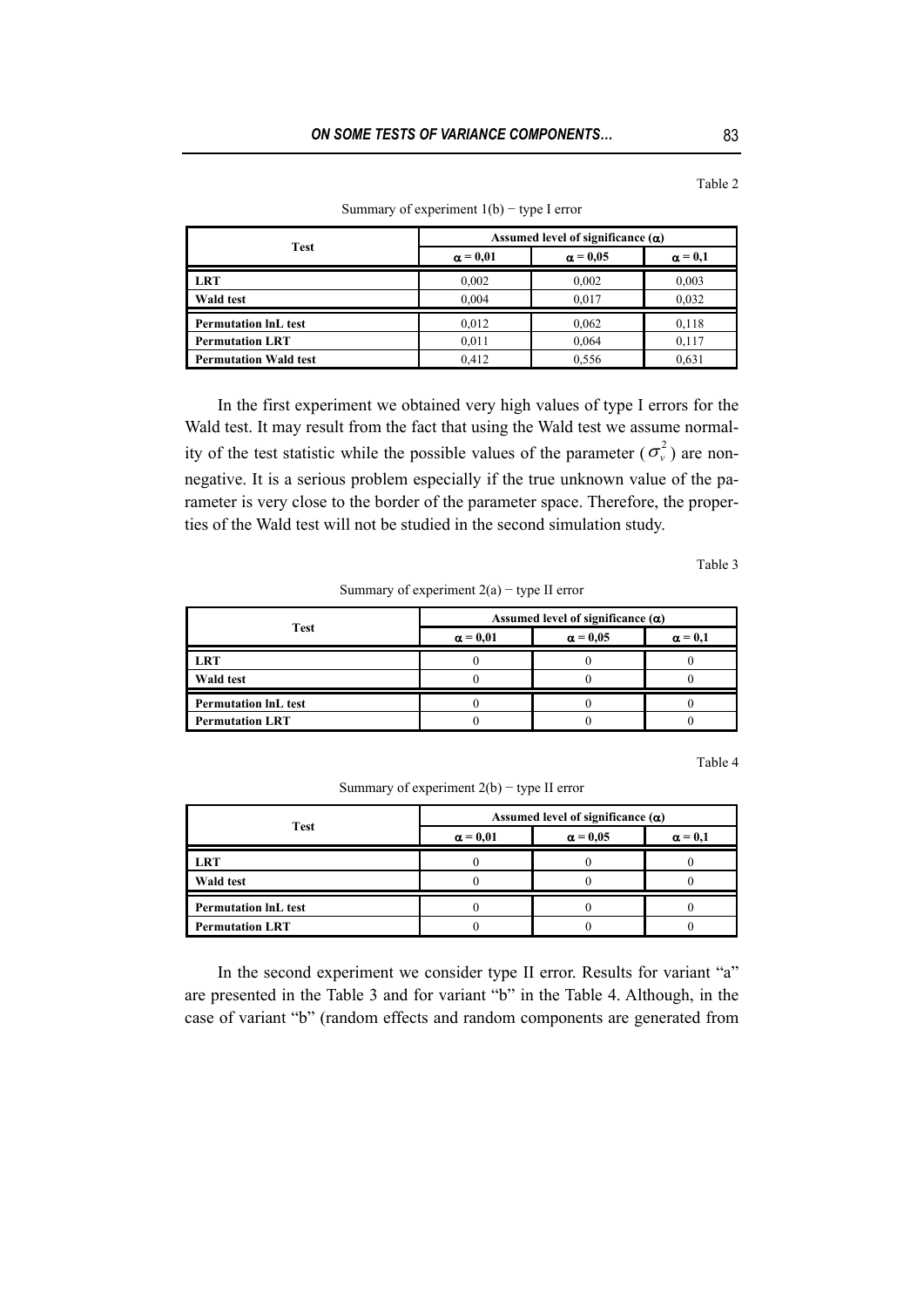shifted exponential distribution) and classic test should not be used, values of type II error in the simulation (using value of  $\sigma_v^2$  obtained based on real data) are equal zero. For classic and permutation tests values of type II error are for all of the considered cases are equal zero or very close to zero. Therefore, values of the power of the tests are 1 or very close to 1.

## **Conclusions**

In the paper three permuation test of variance components are studied – one based on the log-likelihood, other two are permutation versions of classic tests. Their properites are considered in the Monte Carlo simulation study based on the real data on revenues of municipal taxations in Swedish municipalities. The results may be very useful for practitioners who can use permutations test without testing assumptions which must be met in the case of classic tests.

#### **Acknowledgements**

T. Żądło's research was supported by grant 2011/03/B/HS4/00954 from National Science Center.

#### **References**

- Bernardo R. (1996), Best Linear Unbiased Prediction of Maize Single-Cross Performance Given Erroneous Inbred Relationships, "Crop Science", Vol. 36, pp. 862-866.
- Białek J. (2014), Simulation Study of an Original Price Index Formula, "Communications in Statistics − Simulation and Computation", Vol. 43, No. 2, pp. 285-297.
- Biecek P. (2012), Analiza danych z programem R. Modele liniowe z efektami stałymi, losowymi i mieszanymi, WN PWN, Warszawa.
- Bishop Y.M.M. et al. (1975), Discrete Multivariate Analysis: Theory and Practice, MIT Press, Cambridge.
- Demindenko E. (2004), Mixed Models. Theory and Applications, John Wiley and Sons, New Jersey.
- Fay R.E., Herriot R.A. (1979), Estimates of Income for Small Places: An Application of James-Stein Procedures to Census Data, "Journal of the American Statistical Association", Vol. 74, pp. 269-277.
- Gamrot W. (2013), On Exact Computation of Minimum Sample Size for Restricted Estimation of a Binomial Parameter, "Journal of Statistical Planning and Inference", Vol. 143, pp. 852-866.